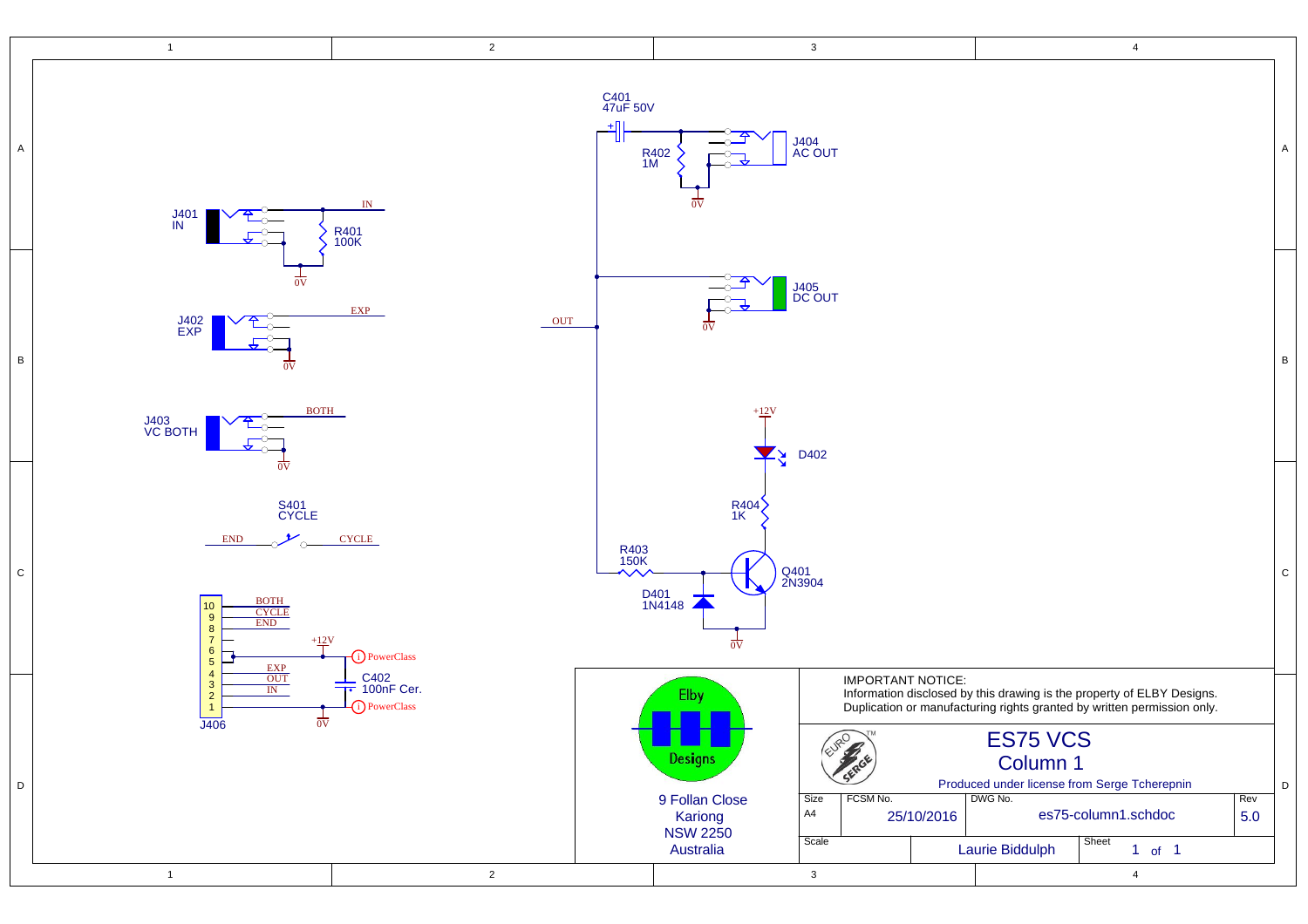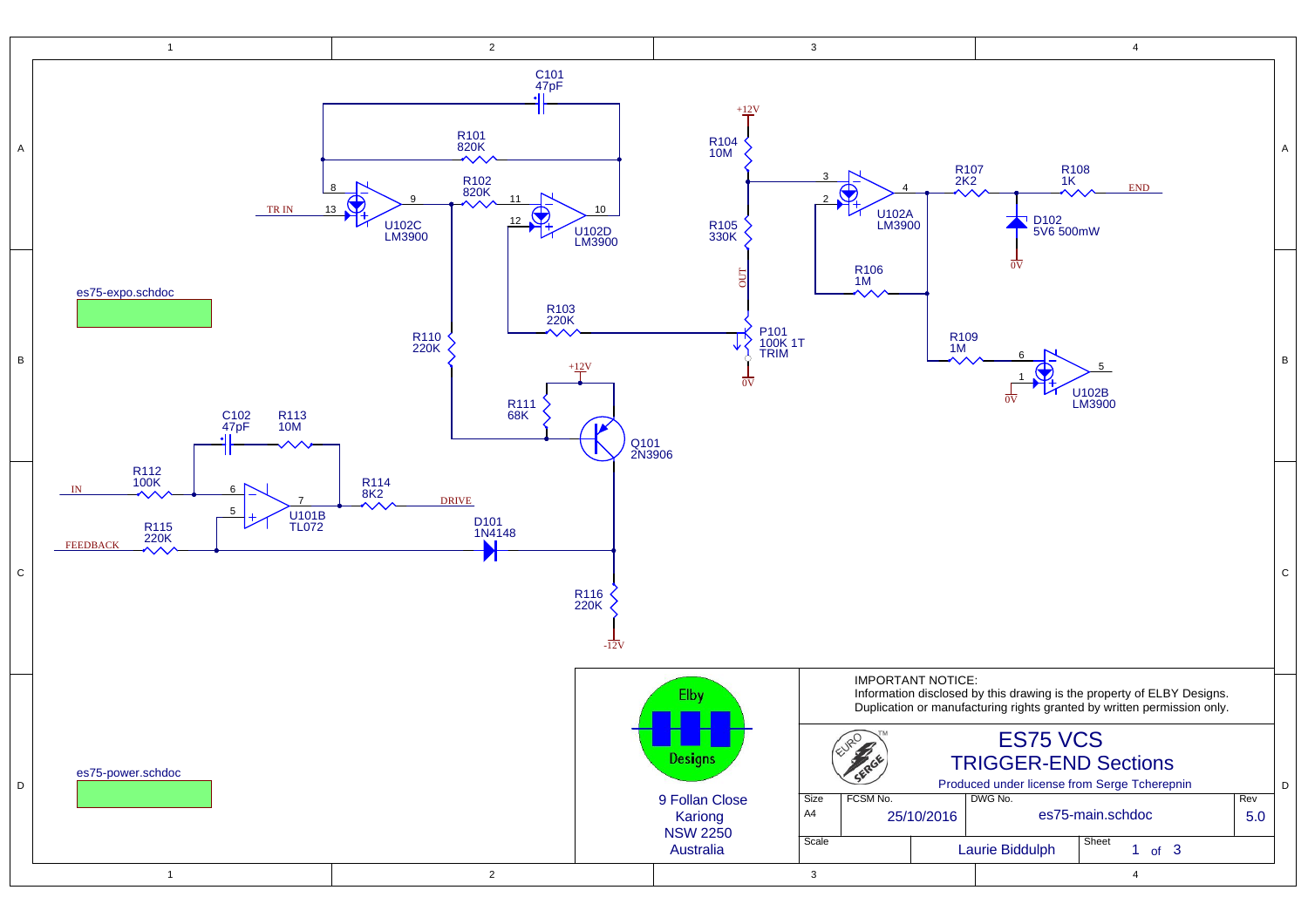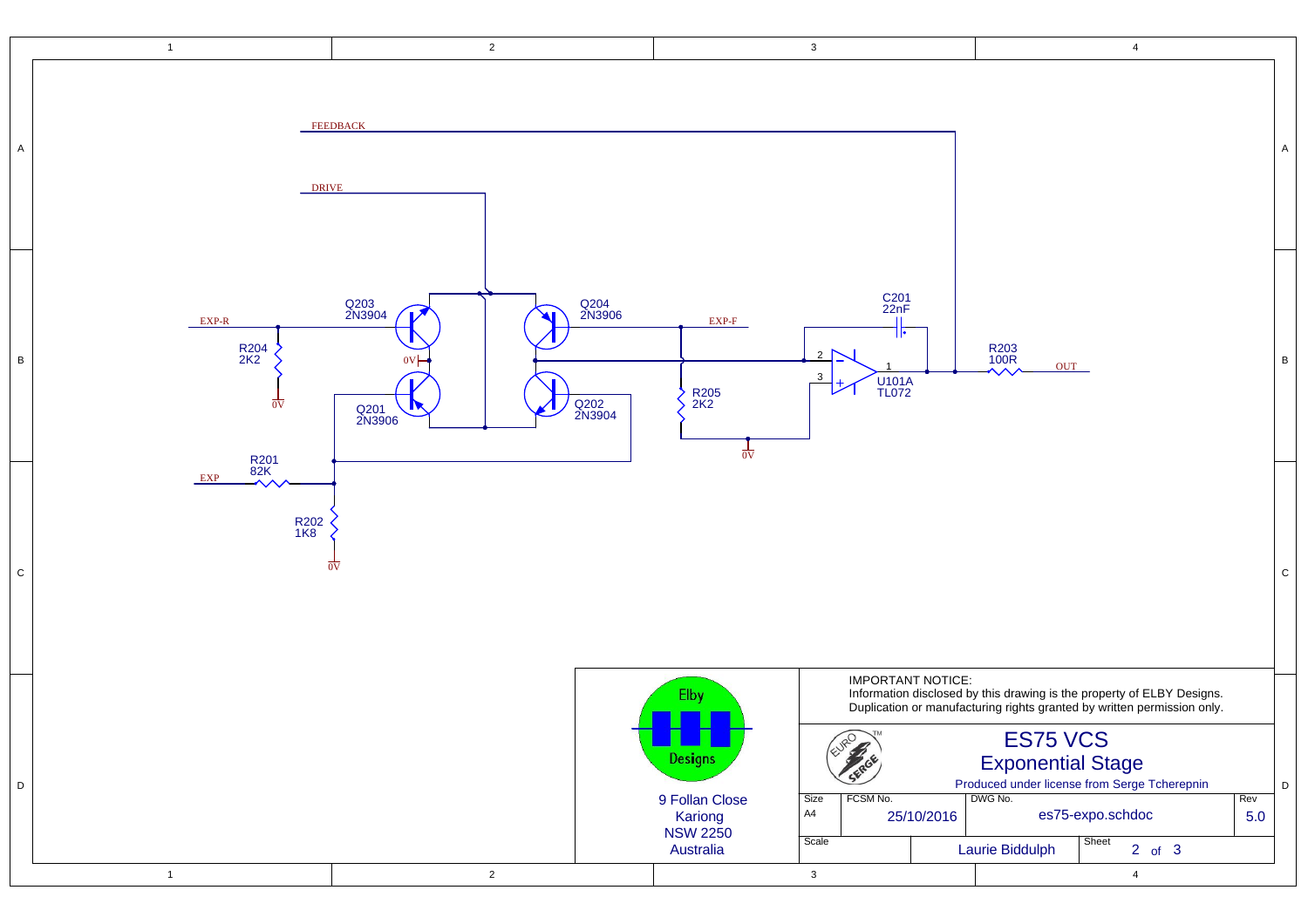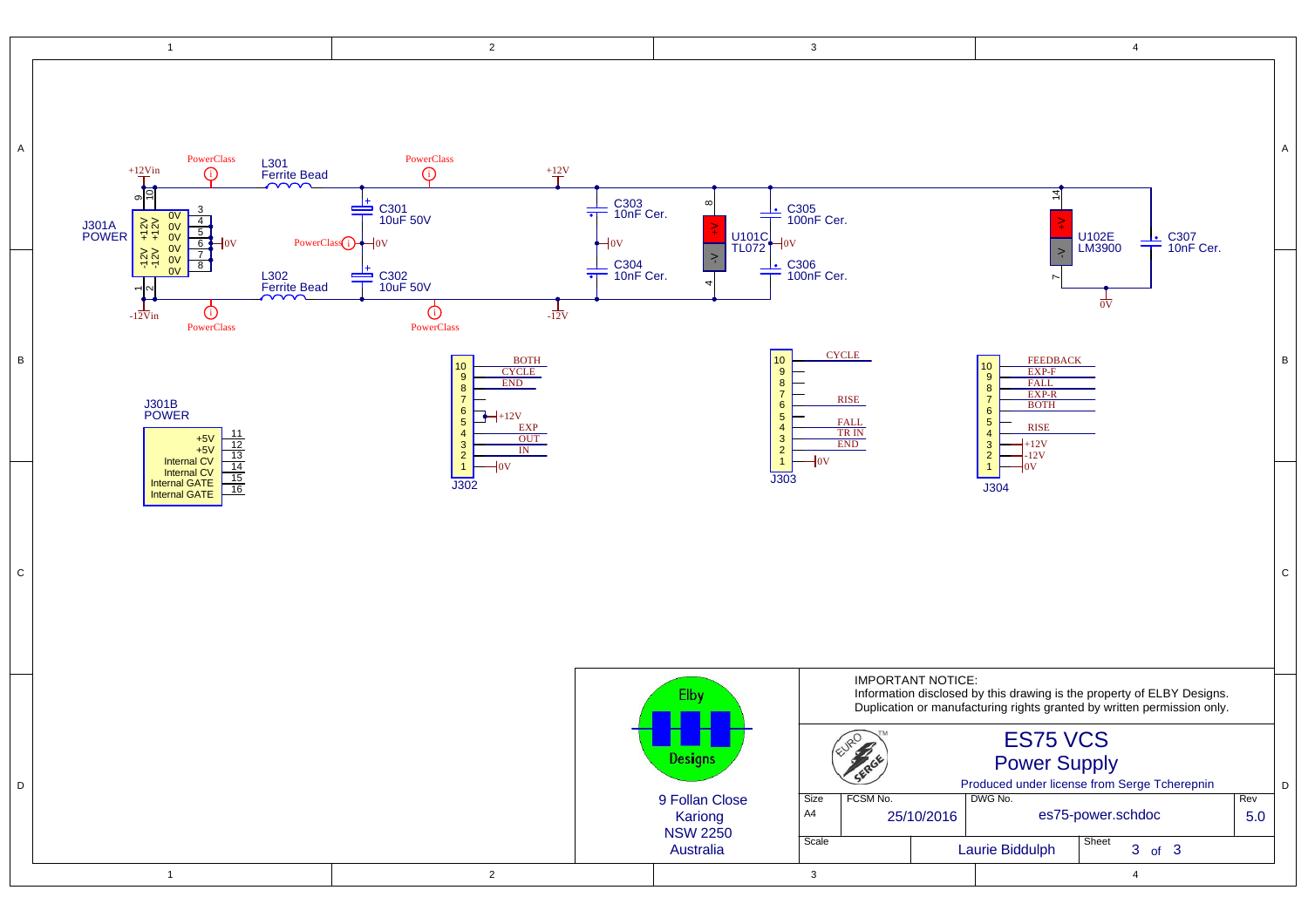|    |                  | $\overline{2}$                                                                                                                                         | 3                                                      | 4                                         |                                                 | 5                                                                                  | 6                   | $\overline{7}$ | 8                       |                                            |
|----|------------------|--------------------------------------------------------------------------------------------------------------------------------------------------------|--------------------------------------------------------|-------------------------------------------|-------------------------------------------------|------------------------------------------------------------------------------------|---------------------|----------------|-------------------------|--------------------------------------------|
| A  |                  |                                                                                                                                                        | ELBY DESIGNS<br>1304<br>$ES75 - UCS$<br>$0$<br>$+$ $+$ | EOST                                      |                                                 | <b>J302</b><br>$+ - +$                                                             |                     |                |                         | A                                          |
| B  |                  |                                                                                                                                                        | ह्याङ<br>$-R114$<br>0204<br>0203<br>C30 <sup>4</sup>   | D101<br>U101<br>$\sqrt{R116}$<br>$-$ R110 | $\frac{1}{2}$<br>R111<br>$\sim 10^{-1}$<br>Q101 | C305<br>$\frac{1}{\frac{1}{\frac{1}{\frac{1}{\frac{1}{\cdots}}}}\frac{1}{\cdots}}$ |                     |                |                         | B                                          |
| C  |                  |                                                                                                                                                        | $\Omega$                                               | U102<br>C30                               | P101                                            |                                                                                    |                     |                |                         | $\mathsf{C}$                               |
| D  |                  |                                                                                                                                                        |                                                        |                                           |                                                 |                                                                                    |                     |                |                         | D                                          |
|    | FR4, 1.6mm thick | Lead-free HASL - RoHS compliant<br>Matt White silk-screen to 1 side<br>Silk-screen quality is important                                                |                                                        |                                           |                                                 | Elby Designs<br>Kariong, NSW 2250                                                  |                     | $ES75 - VCS$   |                         | $\mathsf{E}% _{0}\left( \mathsf{E}\right)$ |
| F. |                  | Matt Blue solder-mask to 2 sides<br>Finished external copper weight 1oz<br>All holes are `finished' sizes<br>PCB to be supplied loose (not panellised) |                                                        |                                           |                                                 | Australia<br>www.elby-designs.com<br>All dimensions in millimeters                 |                     | Main PCB       |                         |                                            |
|    | $\overline{1}$   | $\overline{2}$                                                                                                                                         | $\overline{3}$                                         | $\overline{4}$                            |                                                 | unless stated otherwise.                                                           | $(A4)$ Do not scale |                | Rev: 5.0 Date: 12/07/16 |                                            |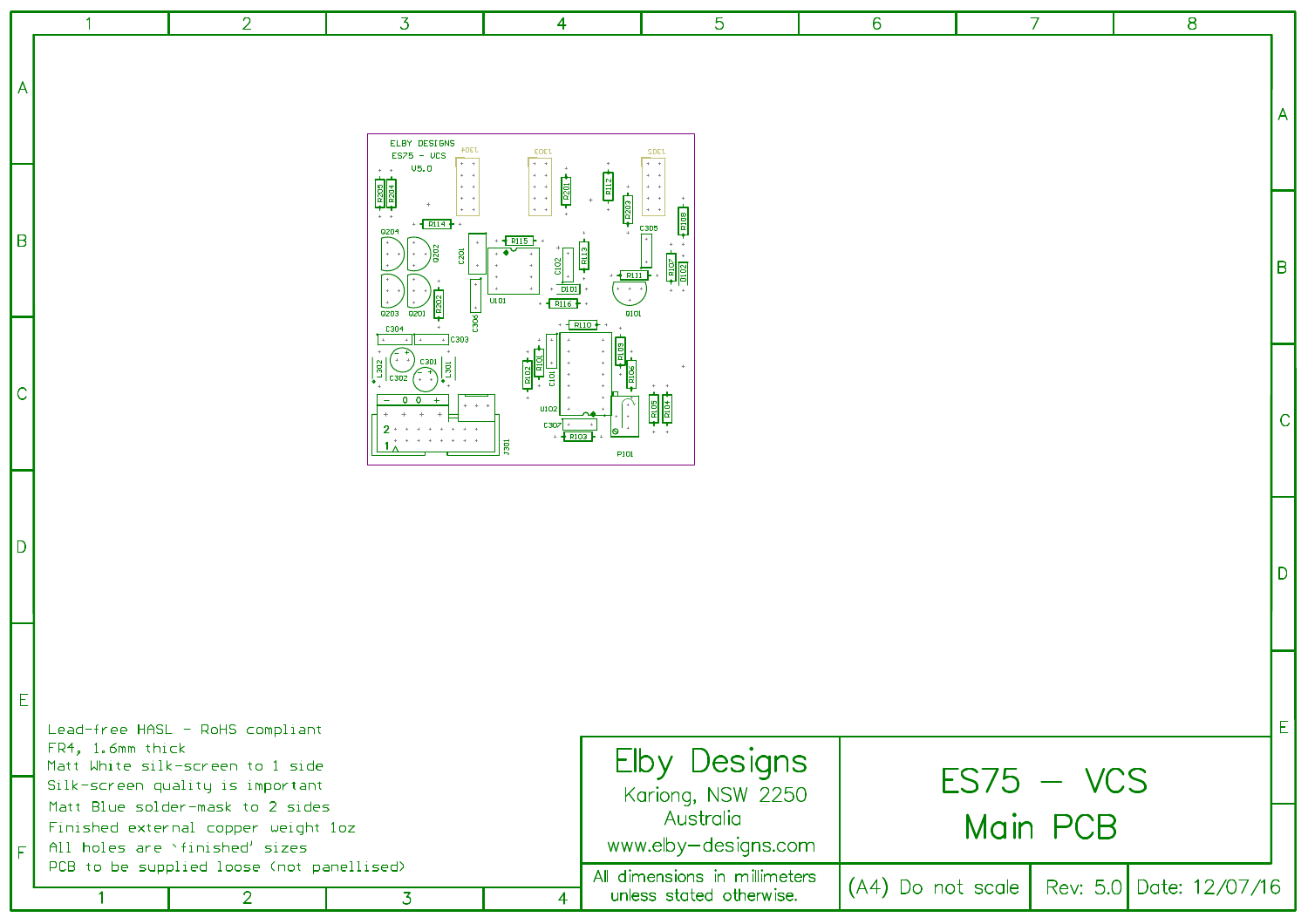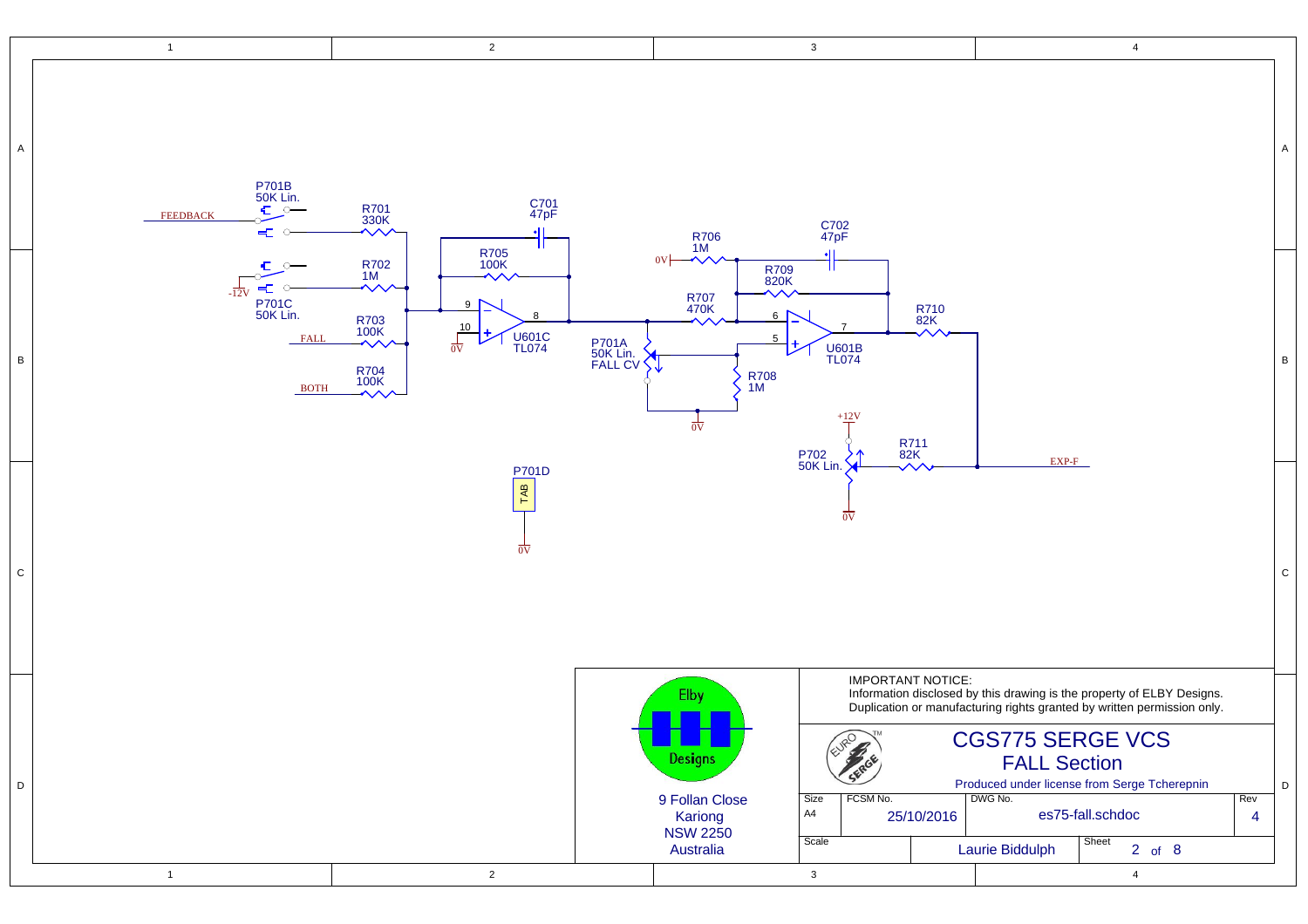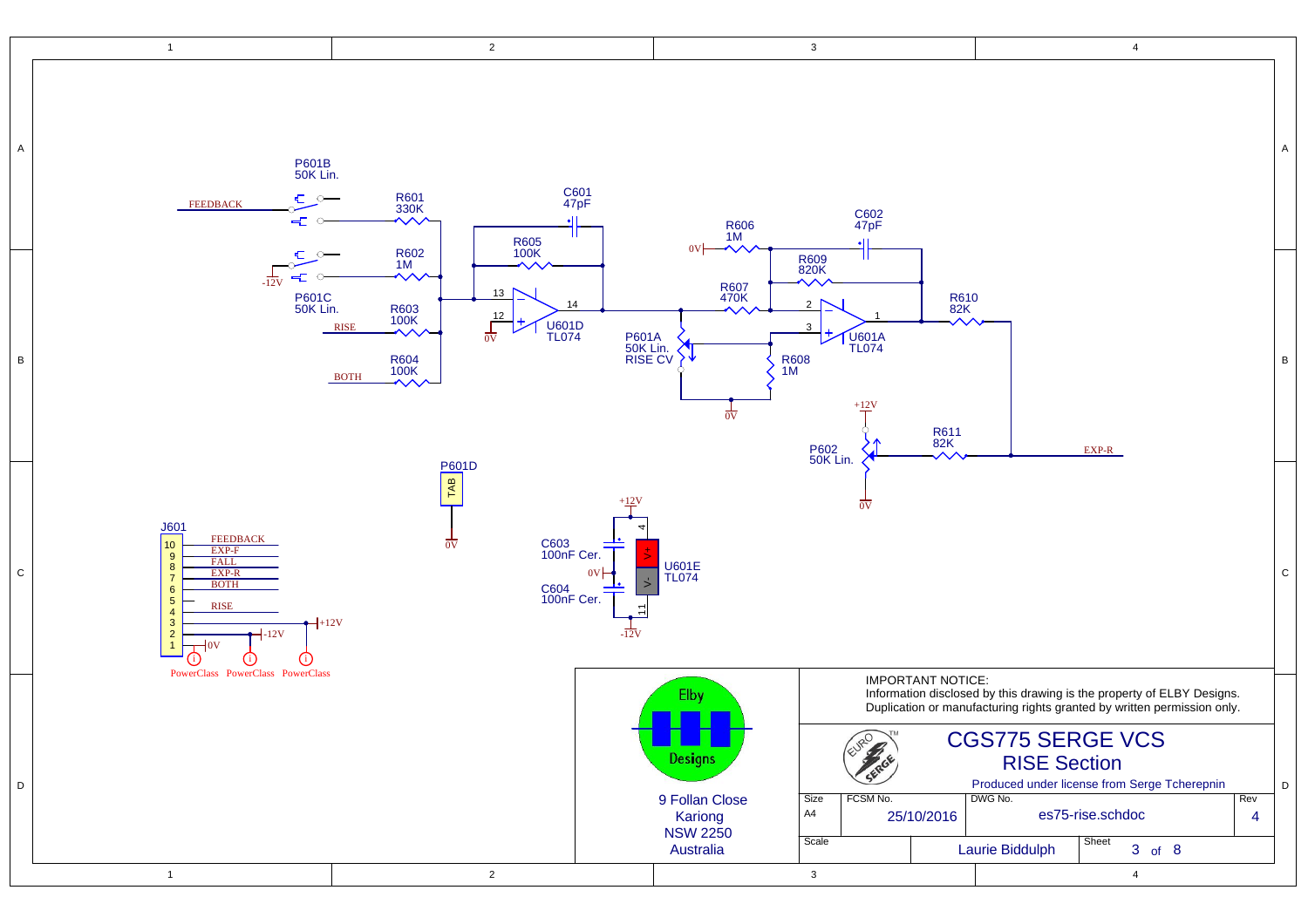|     |                  | $\overline{2}$                                                                                                                                                                                                                                   | $\overline{3}$                                                                     | $\overline{4}$ | 5                                                                                                                                          | 6                   | 7                            | 8                       |
|-----|------------------|--------------------------------------------------------------------------------------------------------------------------------------------------------------------------------------------------------------------------------------------------|------------------------------------------------------------------------------------|----------------|--------------------------------------------------------------------------------------------------------------------------------------------|---------------------|------------------------------|-------------------------|
| A   |                  |                                                                                                                                                                                                                                                  |                                                                                    |                |                                                                                                                                            |                     |                              |                         |
| Iв  |                  |                                                                                                                                                                                                                                                  | ELBY DESIGNS<br>$R^{703}$<br>$-$ RZ04<br>$\overline{v}$ 5.0<br>ES75 VCS - Column 3 | R604<br>C702   | C701                                                                                                                                       |                     |                              | В                       |
| C   |                  |                                                                                                                                                                                                                                                  |                                                                                    |                |                                                                                                                                            |                     |                              |                         |
| ID. |                  |                                                                                                                                                                                                                                                  |                                                                                    |                |                                                                                                                                            |                     |                              |                         |
| E.  | FR4, 1.6mm thick | Lead-free HASL - RoHS compliant                                                                                                                                                                                                                  |                                                                                    |                |                                                                                                                                            |                     |                              | E                       |
| IF  | $\mathbf{1}$     | Matt White silk-screen to 1 side<br>Silk-screen quality is important<br>Matt Blue solder-mask to 2 sides<br>Finished external copper weight loz<br>All holes are `finished' sizes<br>PCB to be supplied loose (not panellised)<br>$\overline{2}$ | $\overline{3}$                                                                     | $\overline{4}$ | <b>Elby Designs</b><br>Kariong, NSW 2250<br>Australia<br>www.elby-designs.com<br>All dimensions in millimeters<br>unless stated otherwise. | $(A4)$ Do not scale | $ES75 - VCS$<br>Column 3 PCB | Rev: 5.0 Date: 13/07/16 |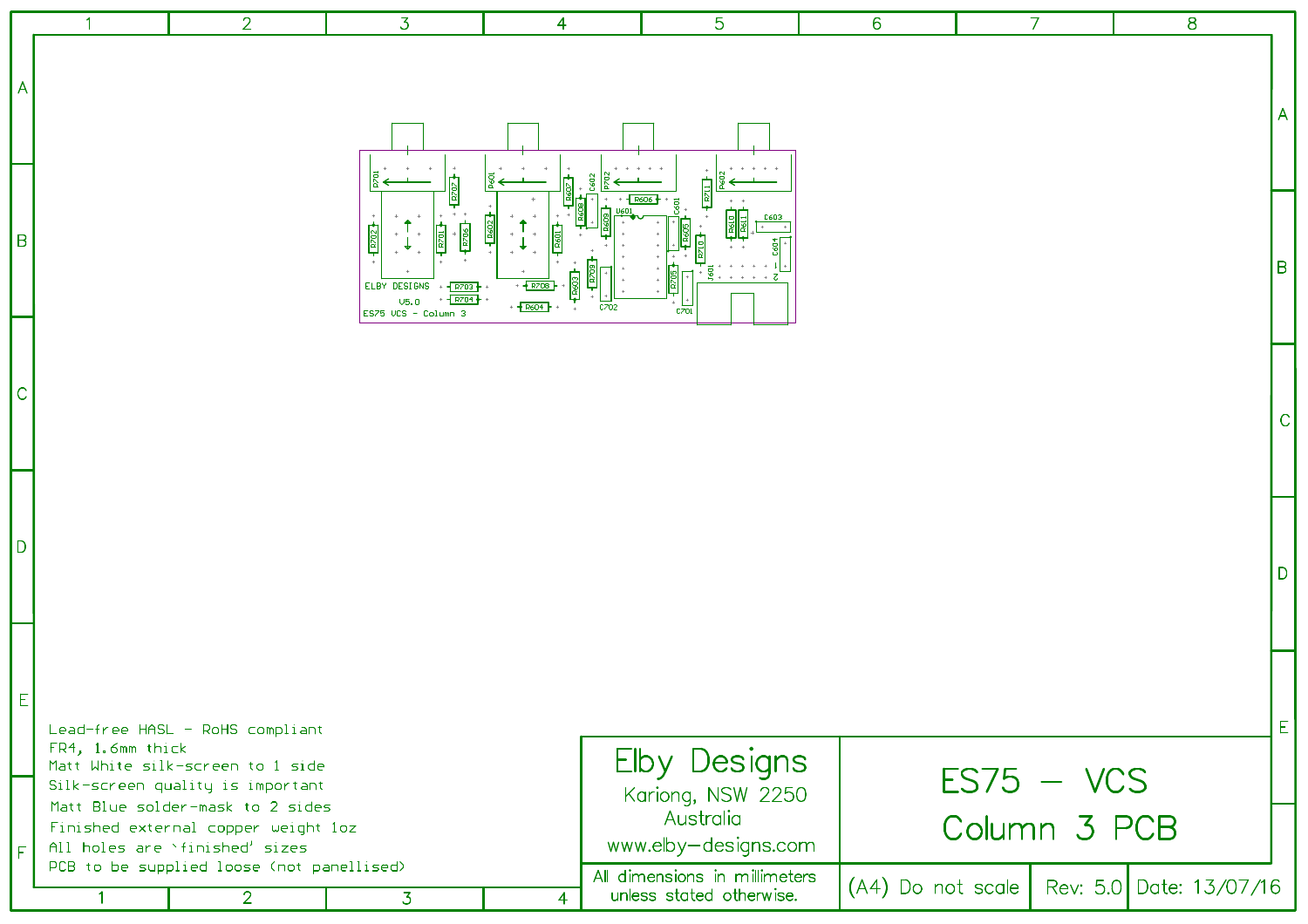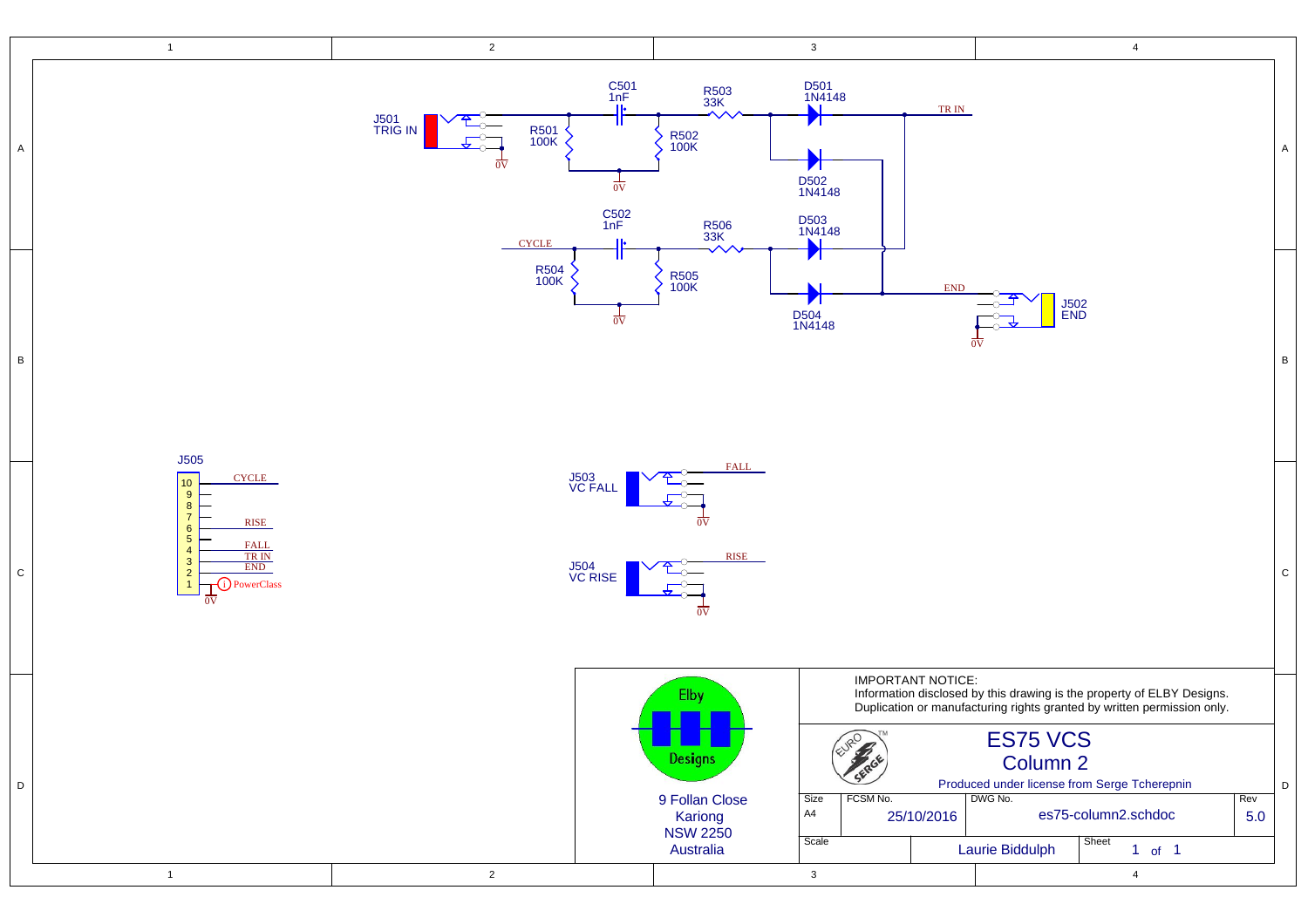|              |                  | $\overline{2}$                                                                                                                                                                     | 3                                                          | 4                                                                                                                   | 5                                                                                 | 6                   | $\overline{7}$              | 8                       |
|--------------|------------------|------------------------------------------------------------------------------------------------------------------------------------------------------------------------------------|------------------------------------------------------------|---------------------------------------------------------------------------------------------------------------------|-----------------------------------------------------------------------------------|---------------------|-----------------------------|-------------------------|
| A            |                  |                                                                                                                                                                                    | <b>J503</b>                                                | <b>J504</b><br><b>J502</b>                                                                                          | C50<br>J501                                                                       |                     |                             | A                       |
| lв           |                  |                                                                                                                                                                                    | ELBY DESIGNS<br>$ES75$ VCS - Column 2<br>$\overline{05.0}$ | R503<br>$+$ D503<br>DSO1<br>C502<br>$\leftarrow$ R506<br>$\alpha$ .<br><br>:<br><br>:<br>:<br>:<br><br><br><br><br> | R502<br>$R504 \div$<br>. 1<br>$J505 + + + + + Z$                                  |                     |                             | B                       |
| $\mathsf{C}$ |                  |                                                                                                                                                                                    |                                                            |                                                                                                                     |                                                                                   |                     |                             | С                       |
| D)           |                  |                                                                                                                                                                                    |                                                            |                                                                                                                     |                                                                                   |                     |                             | D                       |
| E.           | FR4, 1.6mm thick | Lead-free HASL - RoHS compliant<br>Matt White silk-screen to 1 side<br>Silk-screen quality is important<br>Matt Blue solder-mask to 2 sides<br>Finished external copper weight loz |                                                            |                                                                                                                     | <b>Elby Designs</b><br>Kariong, NSW 2250<br>Australia                             |                     | $ES75 - VCS$<br>Column2 PCB | E                       |
| l F          | $\mathbf{1}$     | All holes are `finished' sizes<br>PCB to be supplied loose (not panellised)<br>$\overline{2}$                                                                                      | $\overline{3}$                                             | $\overline{4}$                                                                                                      | www.elby-designs.com<br>All dimensions in millimeters<br>unless stated otherwise. | $(A4)$ Do not scale |                             | Rev: 5.0 Date: 12/07/16 |